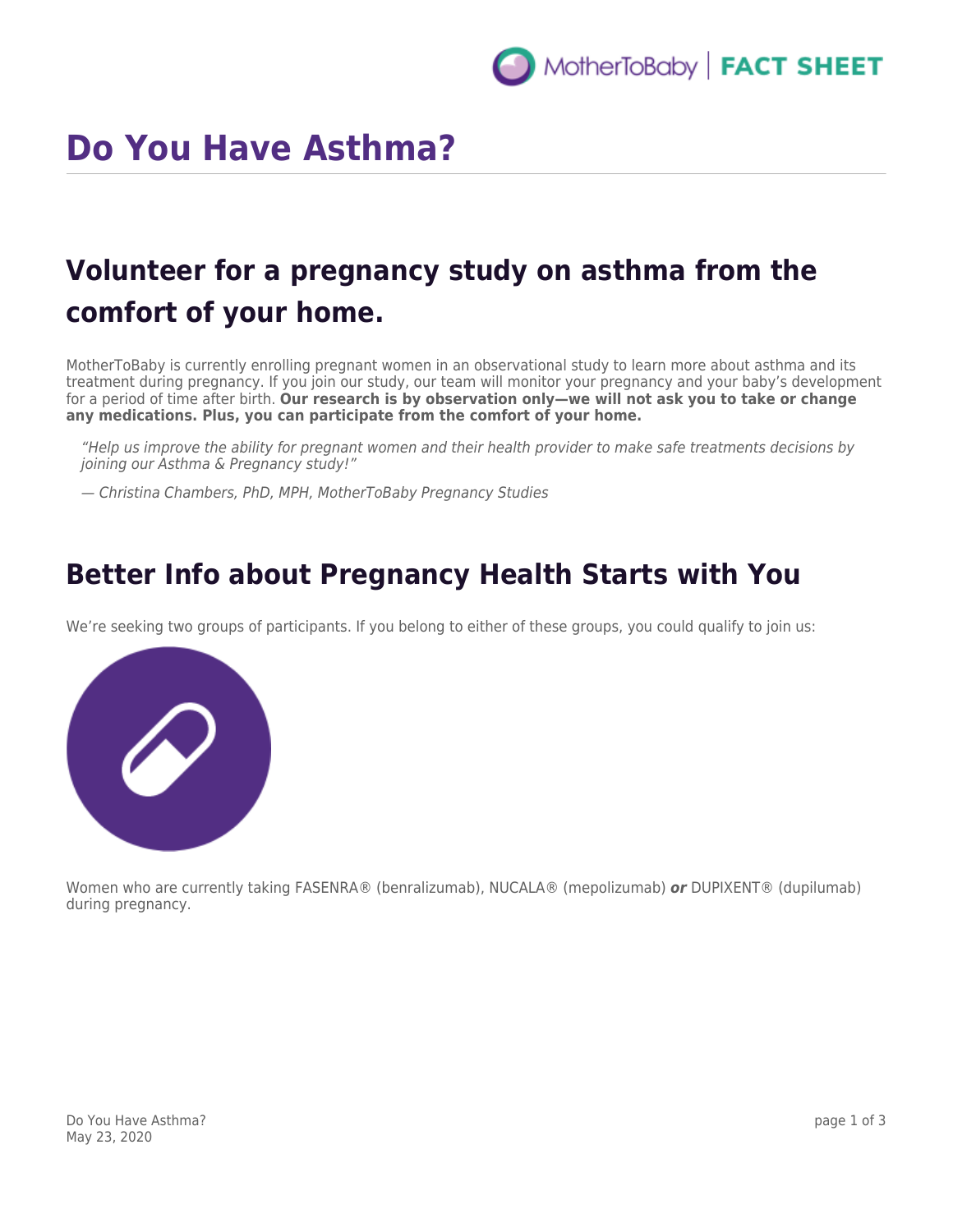



Women who have asthma and have not taken the above medications during pregnancy.

All of our studies include:



1-3 phone interviews during your pregnancy and at least 1 interview after you have your baby. Some studies may have additional interviews.



Your permission to obtain a copy of your and your baby's medical records from your healthcare providers.